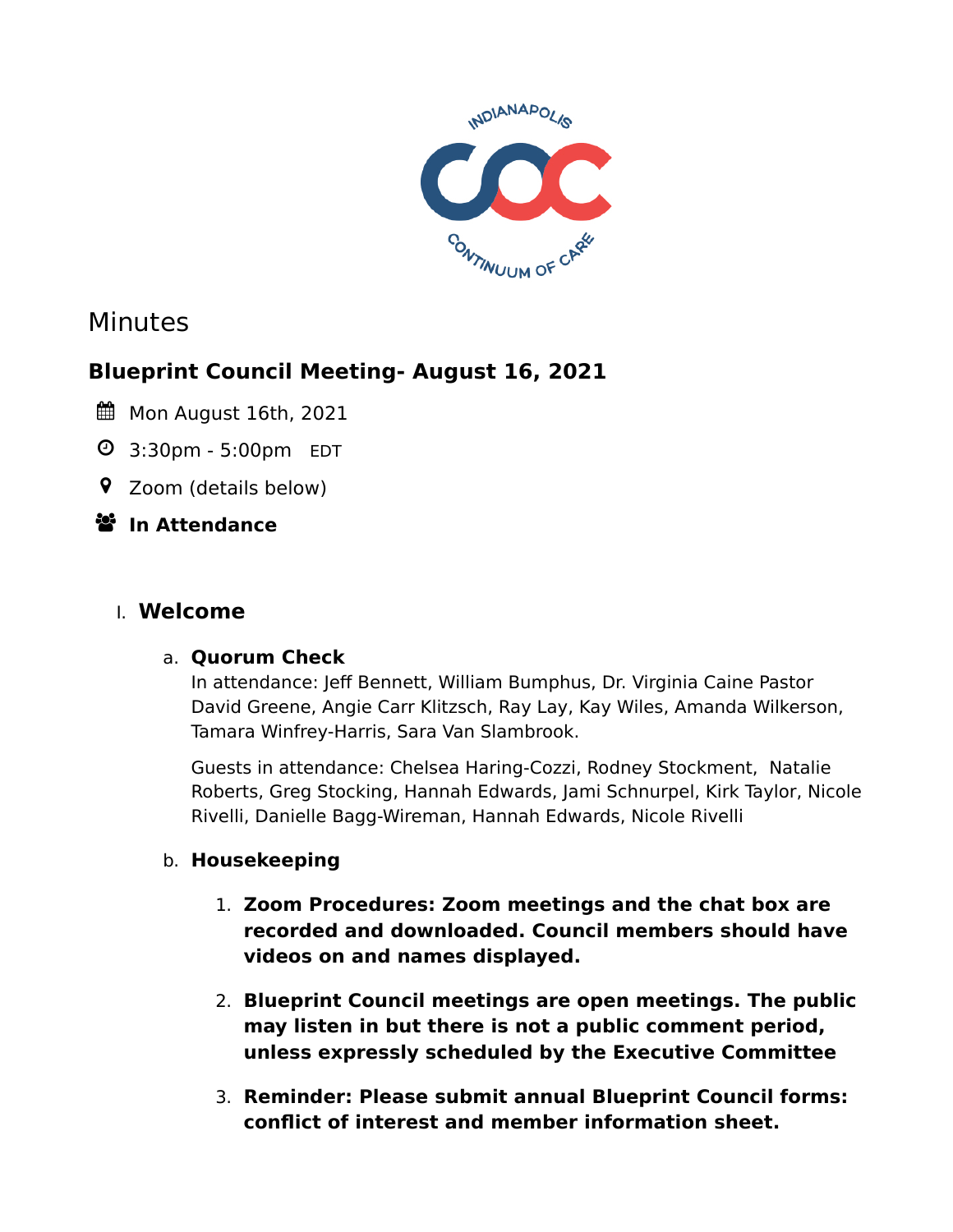### II. **Consent Agenda**

#### a. **Approve meeting minutes- June 21, 2021**

### 1. **Motion: To approve the meeting minutes from the June 15th, 2020 Blueprint Council Meeting**

**Decision:** Pastor Greene made a motion and it was seconded by Amanda. The minutes were approved unanimously.

### III. **Action Items**

Meeting packet was provided in Boardable on 8/9/21.

Chair Jeff Bennett requested that we adjust the agenda to first discuss the second agenda item. The group agreed to adjust the order.

#### a. **Endorse System Performance Target Methodology**

Discussion and endorsement of a methodology for us to set targets for system performance. Options are presented in the board packet based on a peer community review.

1. **Motion: Endorse system performance target methodology based upon the 3 options presented.**

The goal setting strategies were presented to the Council based on information presented in the packet. Suggestion for how to approach the goal setting is to set reasonable/realistic goals at a decrease. The pandemic negatively impacted some of our Community Plan goals, particularly our length of time homeless. The endorsement today would be to approve a methodology. This methodology would be taken to a work group where the actual targets would be set.

**Decision:** Pastor Greene made a motion to approve a methdology to use previous years performance, using input from relevant committees to set those annual target reductions/increased. Seconded by Dr. Caine. The methodology was approved to be sent to committee for target setting.

### b. **Endorse Permanent Supportive Housing Rental Subsidy Transformation**

Chair Jeff Bennett presented this transition to the group and introduced the topic for discusion.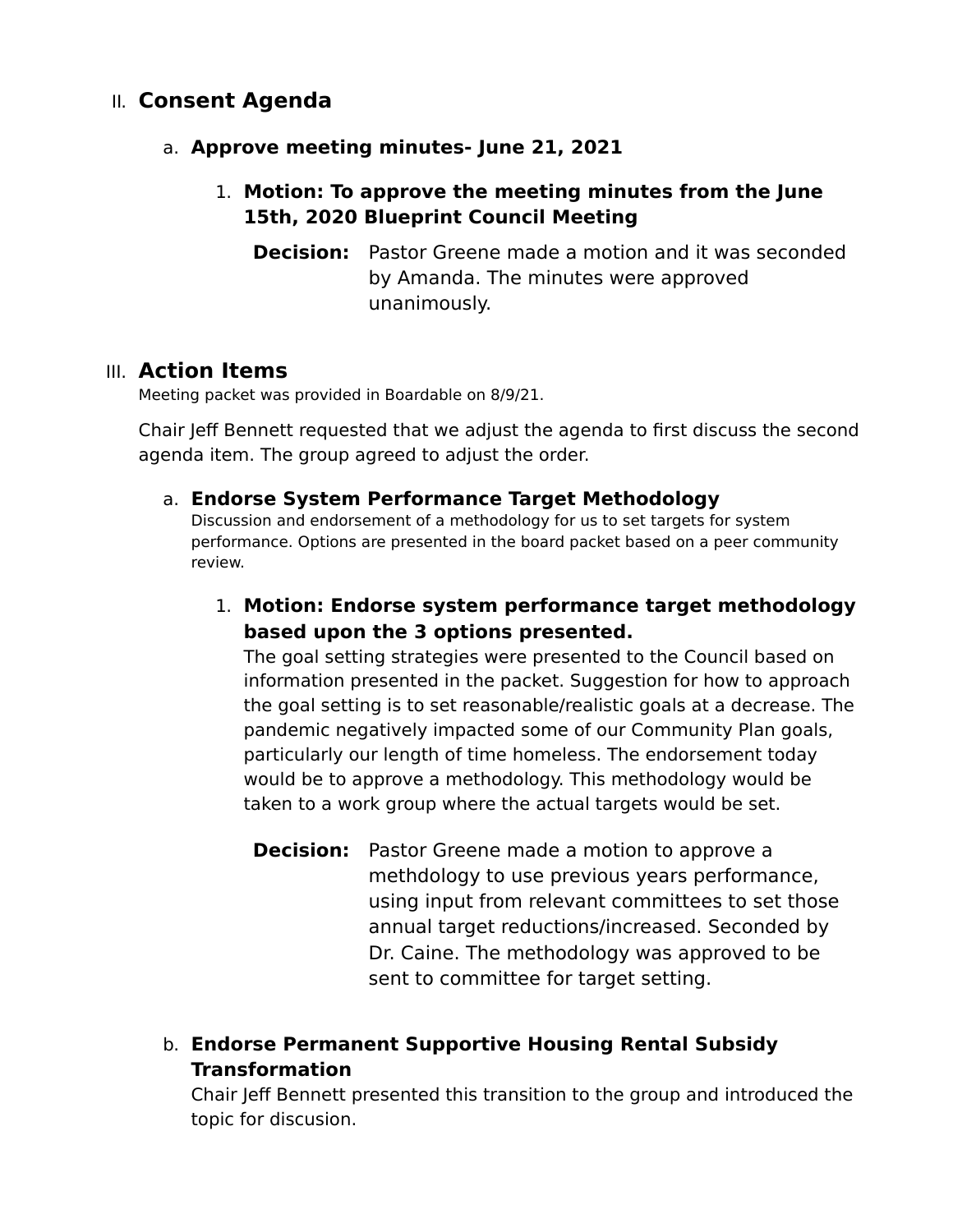### 1. **Motion: Endorse Permanent Supportive Housing rental subsidy strategy for CoC PSH to transform structure of rent and services.**

City Dept of Metropolitan Development (DMD) has been discussing this with service providers and have been receiving TA on how to approach this. Projects were selected to be a part of this transition because they are tenant-based vouchers, which means that the projects that are not site-based/project-based. Individuals in these projects already choose where they live. Anything that would be eligible expenses under CoC services would be acceptable under the grant. All of the PSH projects have met with DMD and have expressed interest in this transition.

Suggestion brought to the Council that more time be given to the planning process before this strategy is endorsed. 226 vouchers would be impacted. The restructure would be done gradually. The endorsement was clarified to mean that the work groups would still need to convene and support implementation planning, and that future decisions would be brought back to the Council for approval.

**Decision:** Moved by Pastor Greene, Seconded by Ray Lay and Amanda. The Council endorsed the strategy with the expectation that future decisions from the work group will be brought foward.

### IV. **Discussion**

a. **Emergency Housing Voucher and Housing Choice Voucher Strategies**

Discussion of the strategies, process and partnership with IHA to implement the EHVs and HCVs by end of 2021.

- 1. **More than 700 vouchers available for this year.**
- 2. **What are the risks to successfully implementing these strategies?**

Concerns brought forward: criminal history. Advocacy from the Blueprint Council would be helpful to help increase support from landlords to work with individuals with criminal history.

Concerns brought forward: capacity to get people through the system/process.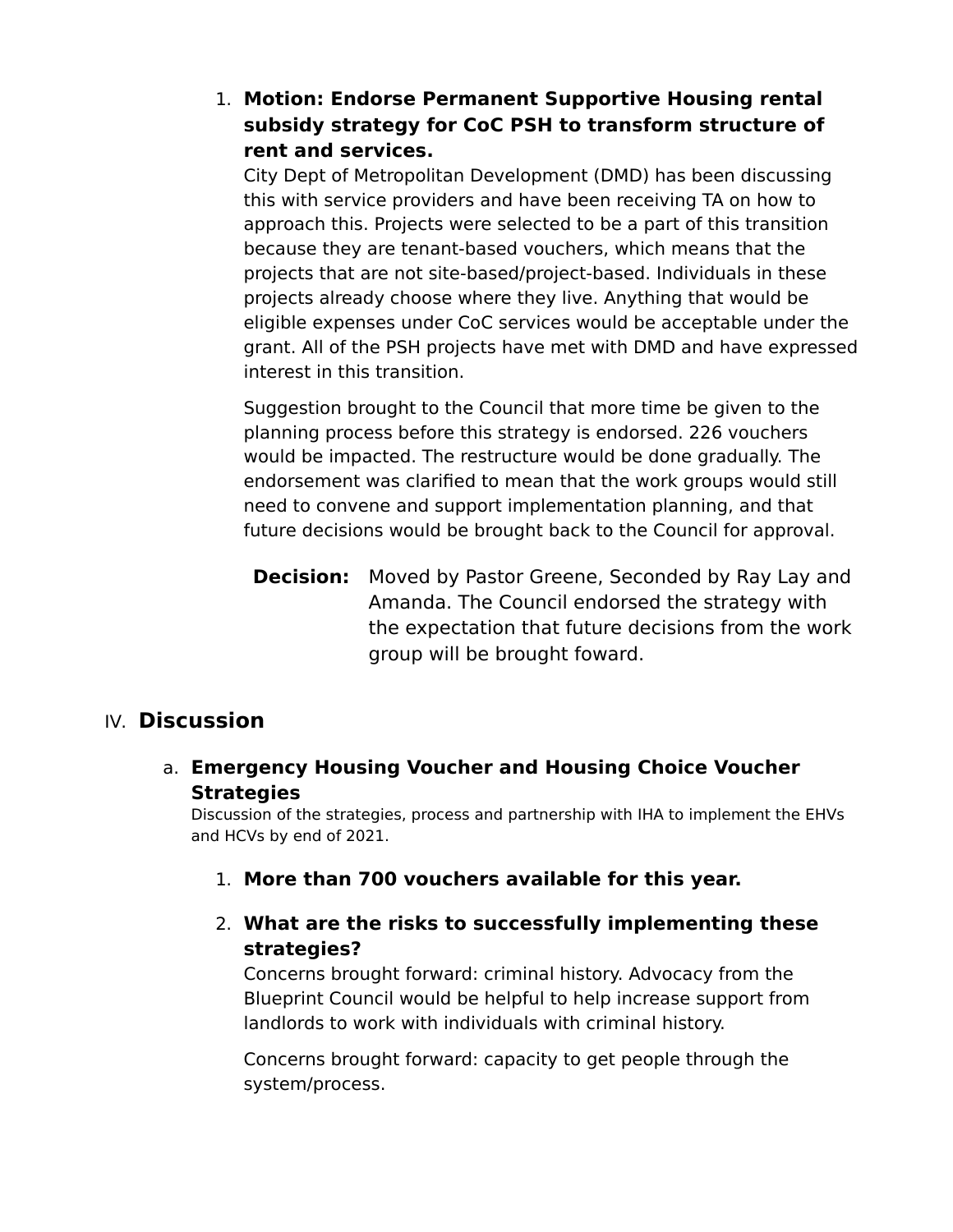### 3. **What role can the Blueprint Council play in supporting the strategies?**

Advocacy with landlords.

Advocacy with social security office to decrease length of time to get a card. Jeff volunteered to speak with congressmen.

Supporting the strategy to transition those that need a voucher already in a unit.

Blueprint Council should be accountable for supporting these strategies so that barriers/risks are reduced.

- **Task:** Blueprint Council members: please review the EHV MOU posted in Boardable. Rachael will post after meeting.
- **Task:** Ongoing information update from the project management team to the Blueprint Council on progress, coordination, alignment with MOU, outcomes, and other items identified by Blueprint Council.

#### b. **Rehousing Non-Congregate Shelter and ESG-CV1 and CV-2**

- 1. **Current spend-down and compliance training and support.** Amber Hayes from the City presented information about the spenddown and the technical assistance and support that is being provided.
	- **Task:** Blueprint Council would like ongoing updates at upcoming meetings from Amber about spending. The next target we are hoping/needing to hit is 80% by March 2022 (for all ESG-CV funded projects.)
- 2. **Current information on timeline and targets.**
- 3. **What are our lessons learned?**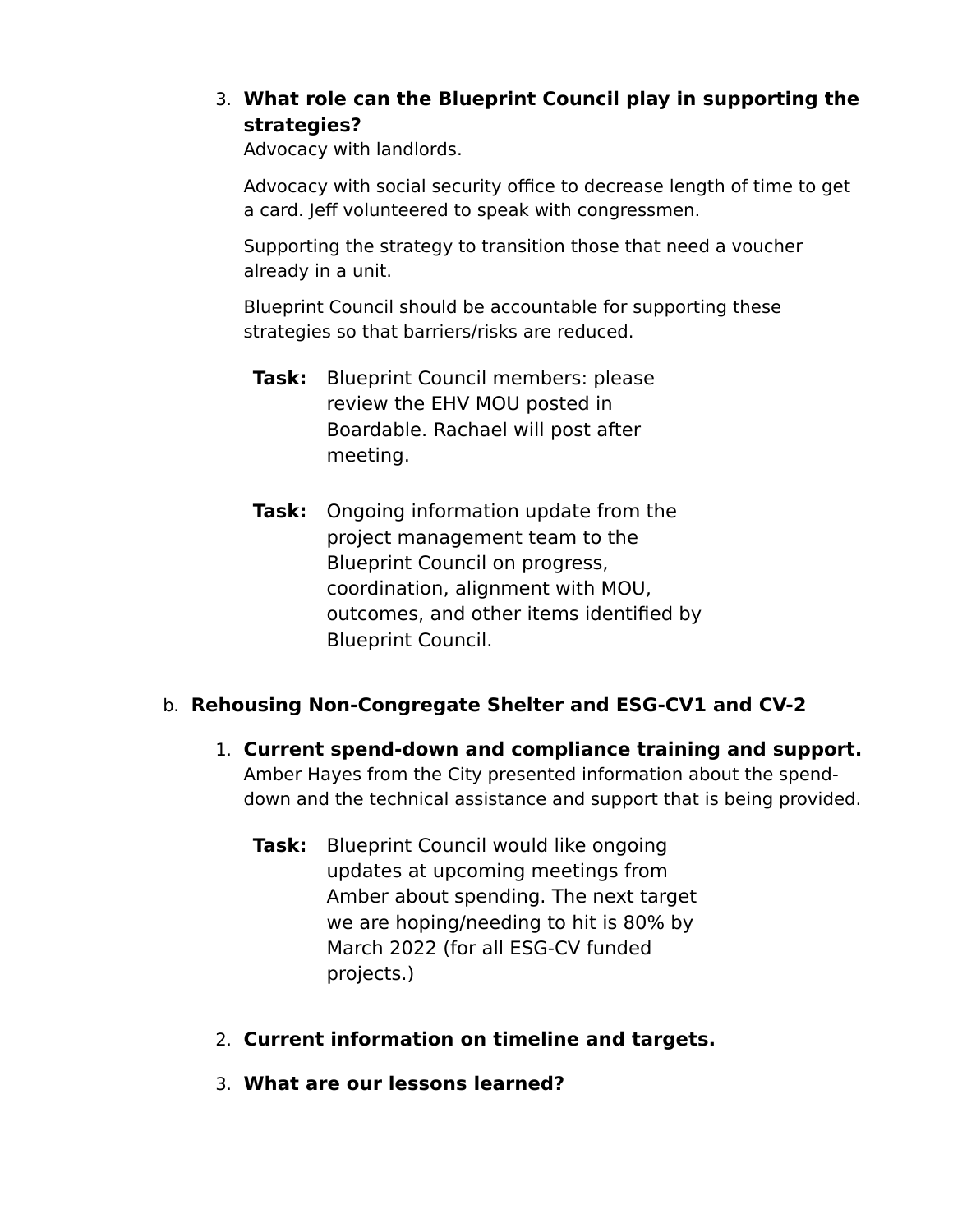### V. **New (Other) Business**

### VI. **Comments, Announcements, and Other Business**

### a. **Nominating Committee Update from 8/11/21**

Nominating Committee members are asked to use the Boardable committee discussion to provide input/suggestions on candidates through the end of August. Non-committee members please discuss your suggestions to committee members for addition on to the list of possible candidates. Seats to consider: 4 system seats, 2 funder seats, business partner seat,

#### b. **Racial Equity Work Group Update**

The Racial Equity Work Group will provide a brief update on a technical assistance opportunity that is available, and they are submitting a Letter of Intent to receive.

- **Task:** CoC will submit a letter of intent to join the Racial Equity cohort for this year. The Work Group will be meeting in early September to prepare for the potential Racial Equity TA that will be announced in mid-September.
- c. **Point-in-Time Count Lunch and Learn Recording Now Available!** [View the PIT Count Lunch and Learn Here](https://youtu.be/sQfM0L0GZK8)

### d. **HUD Technical Assistance Update**

### 1. **Selected for Coordinated Entry System Technical Assistance- Launched 8/2/21**

This TA will work with CES Leadership Work Group around the assessment tool.

### e. **Mayor's 2022 Budget Priorities- Highlights**

Updates were provided by Jeff. Additional funding was requested from the state (IHCDA), legal support has been provided to individuals at risk of eviction through courts, \$12 million was allocated to possibly fund a lowbarrier shelter pending the outcome of a needs assessment. The funding was allocated prior to the completion of the assessment as a matter of process. The Blueprint Council will be fully engaged in the next steps after the needs assessment is complete. The needs assessment is being conducted by Planning Plus. Presentation of the assessment will be in either October or November.

Next possible steps for the Blueprint Council: advocating for best practice, advocating for Housing First throughout the process, if a shelter is what is suggested, advocating for a commitment we need from the City for ongoing